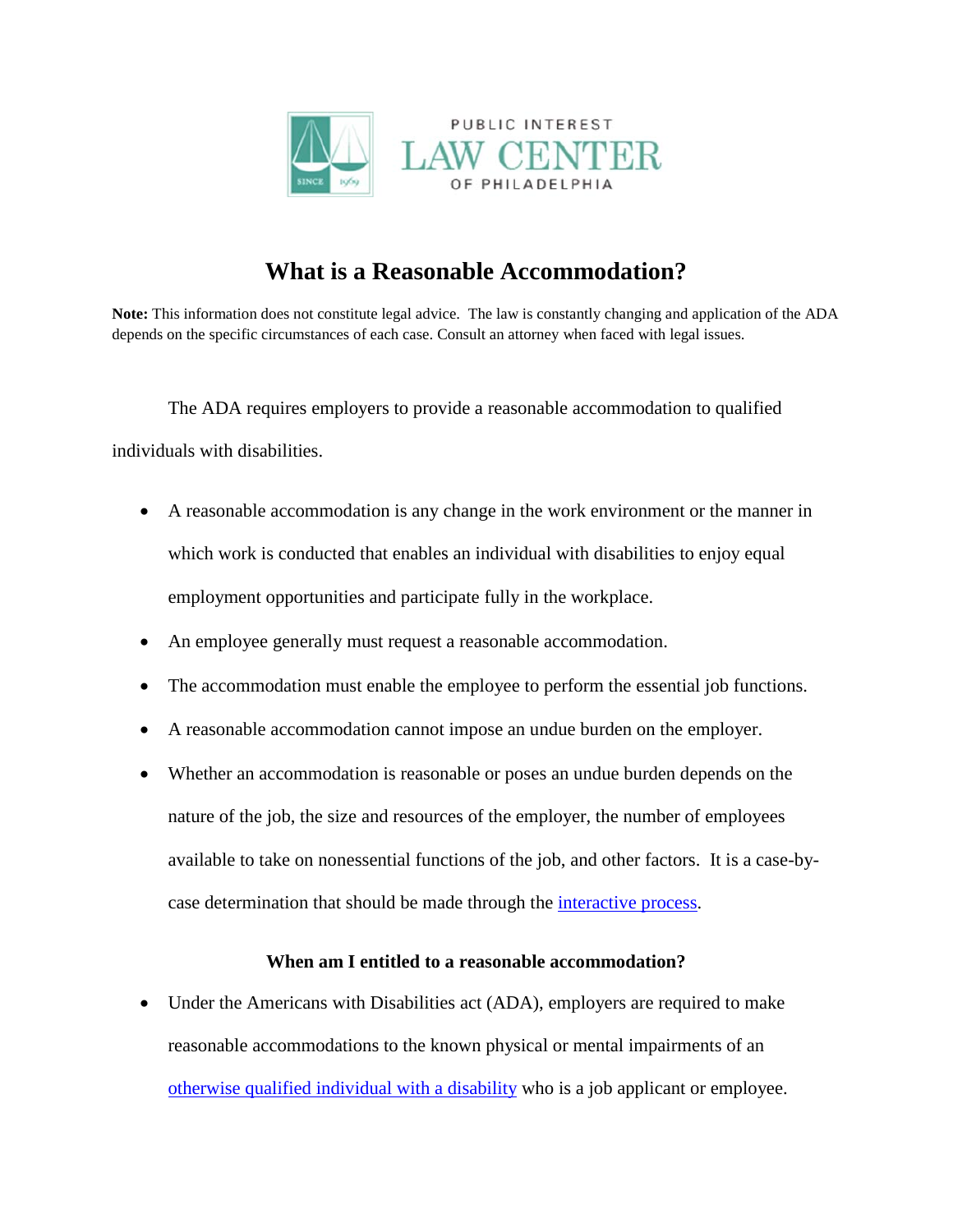- The reasonable accommodation requirement under the ADA applies to employers with at least fifteen employees and to state and local government employers. The Pennsylvania Human Relations Act imposes the same requirement on employers with five or more employees. Many local laws require the same of even smaller employers.
- The reasonable accommodation requirement protects qualified job applicants and current employees who have impairments that substantially limit a major life activity and individuals who have records or histories of such impairments
- The reasonable accommodation requirement extends to the application process, job functions, and the benefits and privileges of employment.
- The reasonable accommodation requirement protects full-time and part-time workers.
	- o Note: an employer may grant any accommodation it wishes, but the law only obligates it to provide reasonable accommodations.

### **What are some examples of reasonable accommodations?**

- Making existing facilities accessible to people with disabilities. For example: installing a wheelchair ramp.
- Acquiring of modifying equipment. For example: purchasing a caption telephone for an employee with hearing problems to use on the job.
- Restructuring a job by re-allocating or eliminating non-essential job functions. For example: excusing a cable repair man with a panic disorder from climbing was a reasonable accommodation when it could be done with no adverse impact on the employer.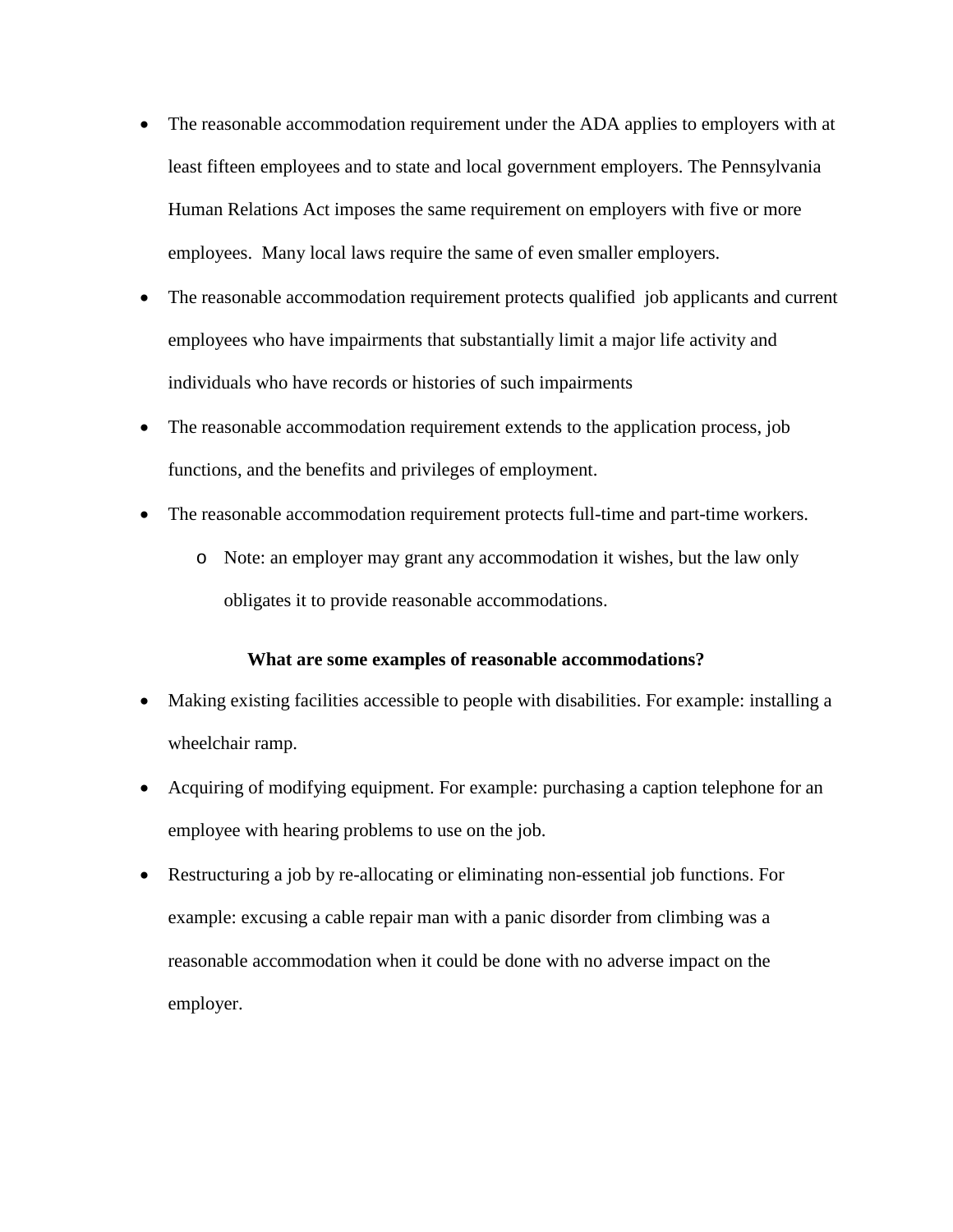- Part-time or modified work schedules. For example: assigning only daytime shifts to an employee with vision problems who cannot drive at night, or giving later shifts to an employee who had trouble waking up in the morning due to her depression.
- Changing tests or training materials. For example: reading aloud the questions of a required test to a potential employee with dyslexia.
- Providing qualified readers or interpreters.
- Providing reserved parking spaces if parking is provided for all employees.
- Allowing an employee to bring a service animal to work.
- Employees are entitled to 12 weeks of paid medical leave under the FMLA.
- Additional unpaid leave may be a reasonable accommodation, depending on the employer and the duration. For example: a four month leave of absence was a reasonable accommodation for an employee who worked for a global corporation.
	- o An indefinite leave of absence is generally not a reasonable accommodation.
- Allowing the employee to work from home may be a reasonable accommodation. However, it is not a reasonable accommodation if the essential job functions require the employee to be on site. For example: working from home was a reasonable accommodation for an insurance underwriter; it was not a reasonable accommodation for an IT specialist who had to attend meetings and work with others.
- Reassigning an employee with a disability to a vacant position. There are some limits on this accommodation. It is only available when no other reasonable accommodation will allow the employee to perform the essential functions of her present position. It is also only available when there is a vacant position for which the employee is qualified.

#### **What practices are not considered reasonable accommodations?**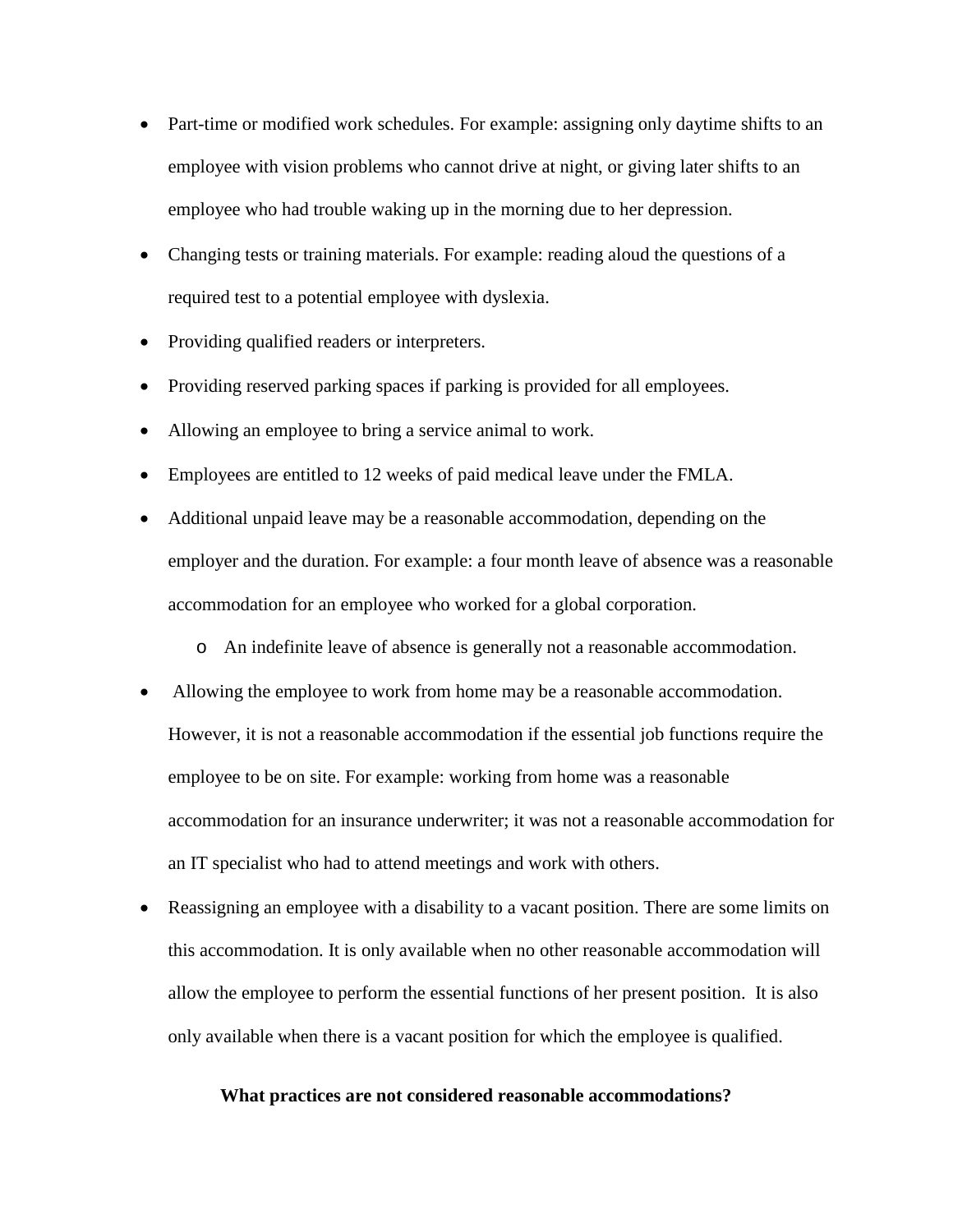- The following is a list of several practices which employers are not required to do as a form of reasonable accommodation. But employers may do these things if they wish.
- Removing or eliminating essential job functions.
- Lowering production standards.
- Changing a position that is currently full-time to a part-time position.
- Providing personal use items such as prosthetics, wheelchairs, and eyeglasses is not a reasonable accommodation is these devices are also needed off the job.
- An employer is not required to create a new position for an employee with a disability or to remove other employees so that an employee with a disability can be reassigned.
- An employer is generally not required to reassign an employee with a disability if another employee is entitled to that position under an established bone fide seniority system or collective bargaining agreement.

## **When is my employer not required to make a reasonable accommodation?**

- Employers are not required to make accommodations for individuals who are regarded as having a disability and do not actually have disabilities.
- Employers are not required to provide accommodations for an employee with a disability when the employer does not know that the disability exists.
- The employer is not required to make accommodations that are primarily for the personal benefit of the employee with a disability outside of her job. For example: buying the individual a hearing aid or wheelchair.

#### **When is an accommodation not reasonable?**

• An employer is not required to provide an accommodation that imposes an undue burden.